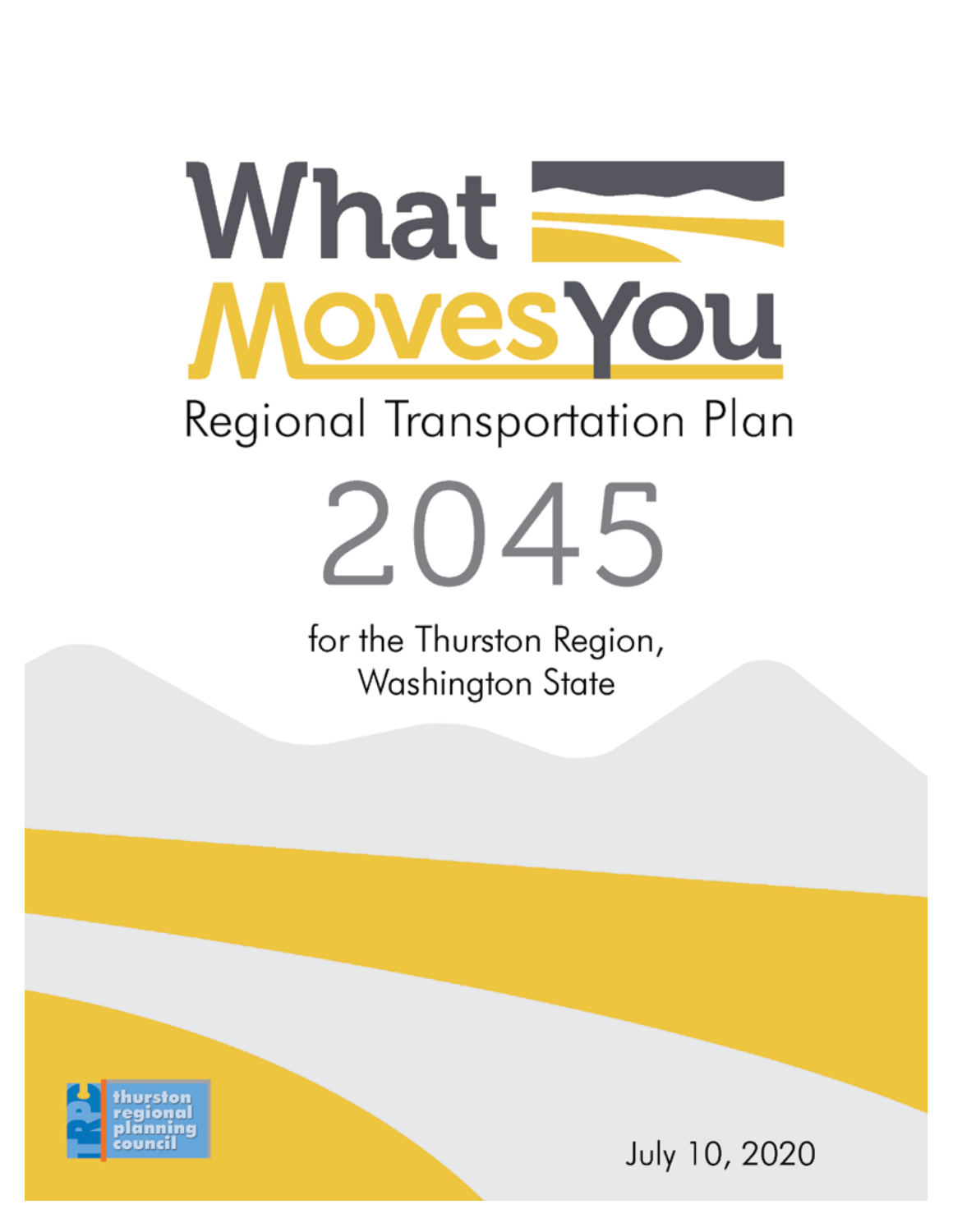#### THURSTON REGIONAL PLANNING COUNCIL

#### RESOLUTION NO. 2020-05

 RELATING to the *What Moves You* - *2045 Regional Transportation Plan* for the Thurston Region, Washington State (2045 Regional Transportation Plan).

 WHEREAS, Thurston Regional Planning Council (TRPC) is designated by the Governor as the Metropolitan Planning Organization (MPO) and the Regional Transportation Planning Organization (RTPO) for the Thurston region; and

 WHEREAS, as the MPO and RTPO, TRPC has specific responsibilities under federal and state law to periodically review and update its regional transportation plan to reflect progress and changes in plan implementation; and

WHEREAS, federal and state law also require TRPC to periodically review and update its regional transportation plan to provide guidance on the transportation system's future based on the latest forecasts of regional demographic and development patterns, consistent with locally adopted land use plans under the Growth Management Act; and

 WHEREAS, TRPC began the process of updating the regional transportation plan in 2019; and

 WHEREAS, TRPC updated regional demographic assumptions and adopted a 2045 population and employment forecast reflecting general growth patterns and local land use policies and development patterns; and

 WHEREAS, consistent with state and federal requirements, TRPC has engaged local, state, and federal agencies and the region's residents in a continuing, cooperative, and comprehensive planning process that informs, and is informed by, local and state planning processes; and

 WHEREAS, TRPC prepared an Environmental Checklist pursuant to the State Environmental Policy Act; and

 WHEREAS, TRPC issued a Determination of Non-Significance for the 2045 Regional Transportation Plan on April 10, 2020; and

 WHEREAS, TRPC must certify the 2045 Regional Transportation Plan complies with all state and federal air quality conformity requirements for particulate matter 10 microns in sizes or less (PM10); and

 WHEREAS, TRPC must also certify the 2045 Regional Transportation Plan meets all other state and federal requirements pertaining to long-range regional transportation plans; and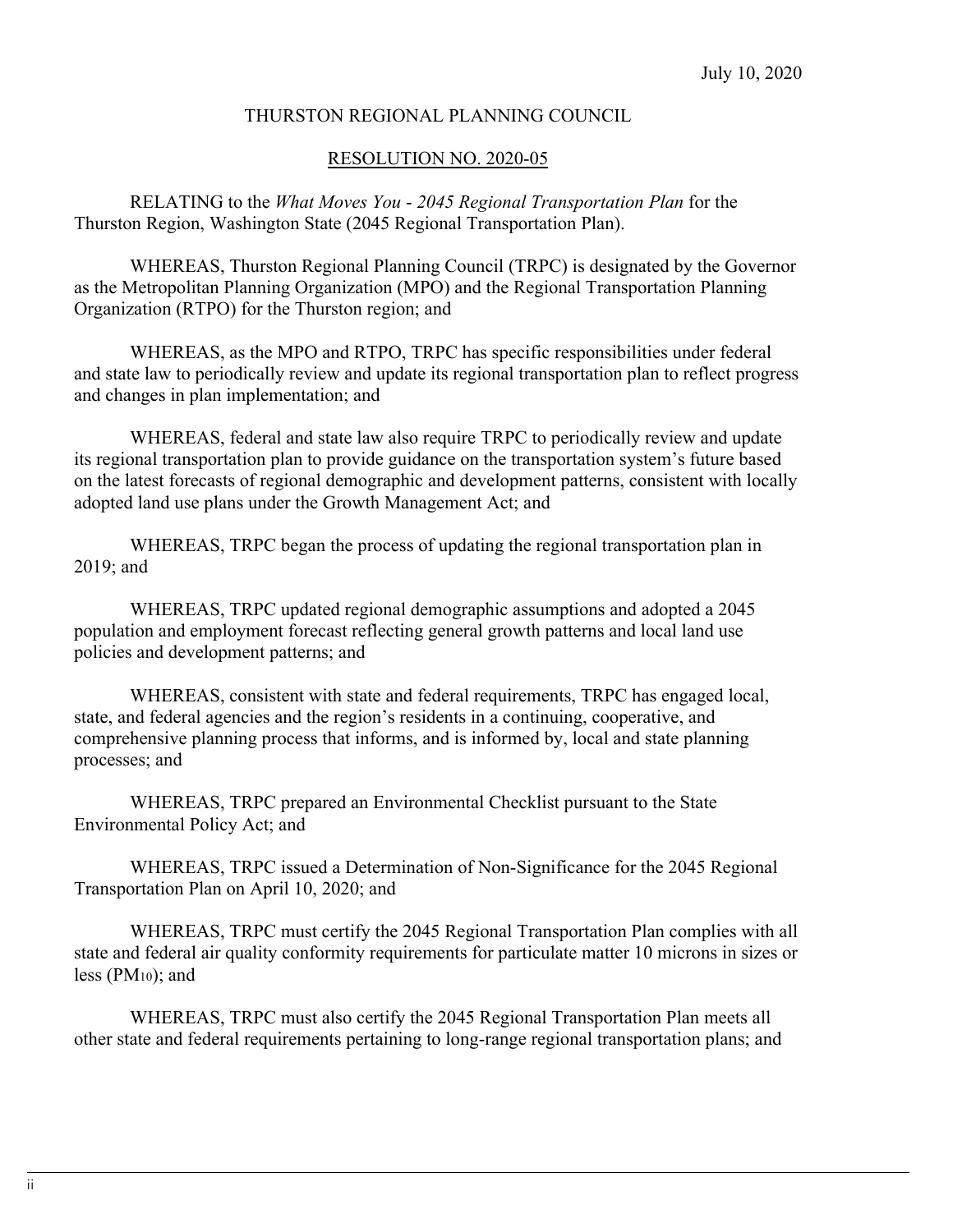WHEREAS, the 2045 Regional Transportation Plan is to serve as the required regional transportation plan and metropolitan transportation plan under state and federal law; and

 WHEREAS, the 2020-2023 Regional Transportation Improvement Program (RTIP) must also be updated to reflect changes to the annual vehicle miles traveled growth rate found in the 2045 Regional Transportation Plan; and

 WHEREAS, the 2020-2023 RTIP must be re-adopted concurrent with adoption of the 2045 Regional Transportation Plan.

 NOW, THEREFORE BE IT RESOLVED BY THURSTON REGIONAL PLANNING COUNCIL:

 THAT *What Moves You - 2045 Regional Transportation Plan* for the Thurston region, Washington State be adopted as the long-range regional transportation plan for the Thurston region, to provide the basis on which transportation decisions will be made by the Regional Council and its members; and

THAT the 2045 Regional Transportation Plan is found to be in conformity with the federal and state Clean Air Acts, the Thurston County PM10 Maintenance Plan, and other state and federal requirements; and

 THAT the 2045 Regional Transportation Plan will be reviewed and amended as necessary to maintain its currency with issues and opportunities specific to the Thurston region.

 THAT the 2020-2023 Regional Transportation Improvement Program be amended and re-adopted to reflect an annual vehicle miles traveled growth rate of 1.19% for 2020-2045.

ADOPTED this 10<sup>th</sup> day of July 2020.

ATTEST:

 $\overline{a}$ 

Marc Daily **JW** Foster

Executive Director Chair, Thurston Regional Planning Council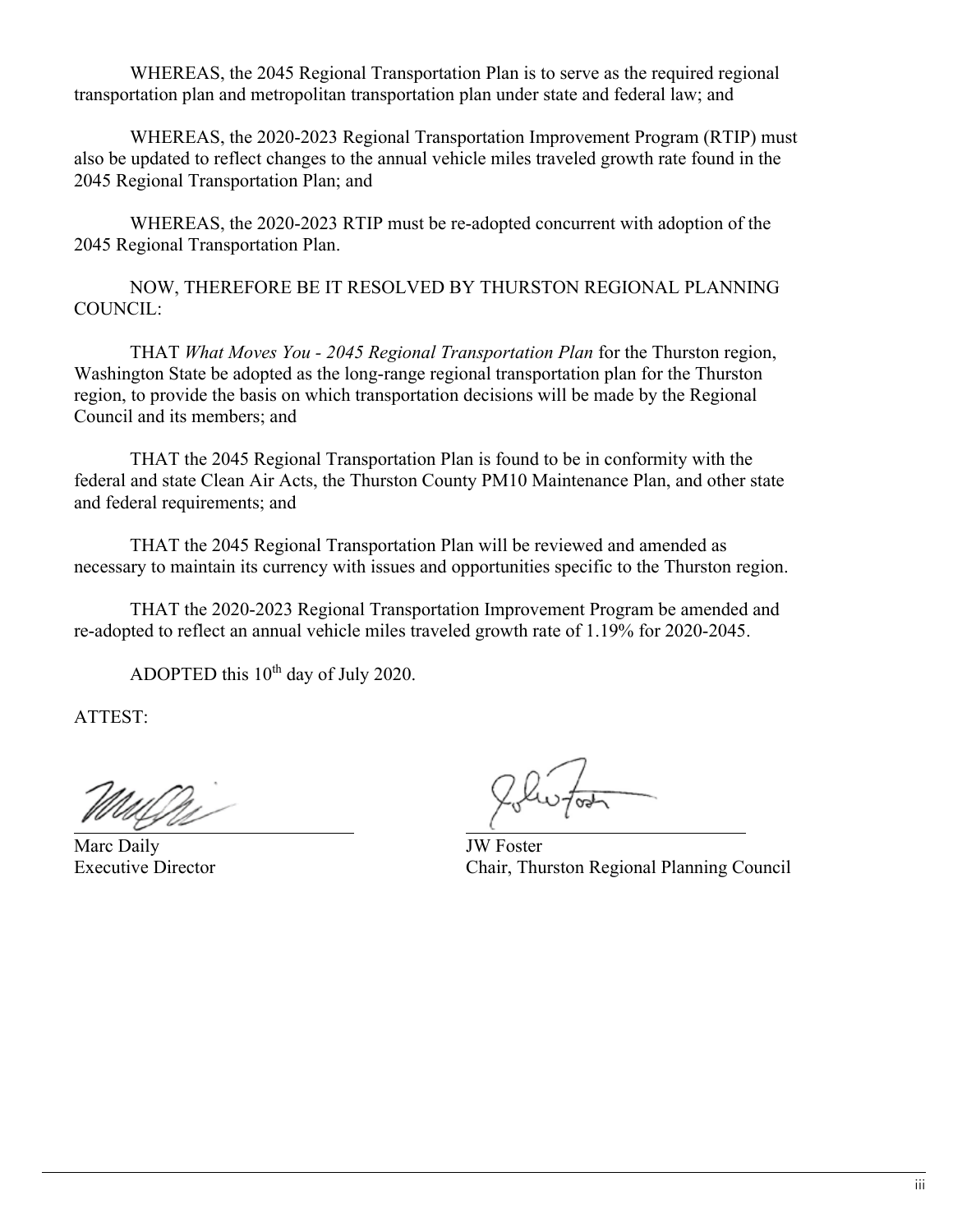

#### **U. S. DEPARTMENT OF TRANSPORTATION**

**FEDERAL HIGHWAY ADMINISTRATION WASHINGTON DIVISION 711 CAPITOL WAY SOUTH, SUITE 501 OLYMPIA, WA 98501**

**FEDERAL TRANSIT ADMINISTRATION 915 SECOND AVENUE, SUITE 3142 SEATTLE, WA 98174**

July 10, 2020

HPT-WA/730.33/WAP3366C68

Mr. Marc Daily Executive Director Thurston Regional Planning Council 2404 Heritage Court SW #B Olympia, WA 98502

> **Air Quality Conformity Determination Thurston Regional Planning Council (TRPC) 2020 update to the Metropolitan Transportation Plan**

Dear Mr. Daily:

On December 4, 2000, the U.S. Environmental Protection Agency (EPA) designated Thurston County in *attainment* of the National Ambient Air Quality Standards (NAAQS) under the national Clean Air Act (CAA, and 1990 Amendments) for particulate matter greater than 10 microns in diameter  $(PM_{10})$ . EPA imposed a 20-year time-period during which TRPC must demonstrate that no planned projects violate  $PM_{10}$  limits.

The 20-year reporting period requires the TRPC develop a Metropolitan Transportation Plan (MTP) and Transportation Improvement Program (TIP) that conforms with the NAAQS and with the reporting requirements established by EPA. The MTP and TIP must demonstrate that planned transportation projects will not:

- Cause or contribute to any new violation of the Federal air quality standards
- Increase the frequency or severity of any existing violation of the standards
- Delay timely attainment of the standards

On May 6, 2020, the interagency air quality conformity consultation team in Washington made a conformity determination on the proposed new TRPC MTP (*2045 Regional Transportation Plan*). The consultation team includes EPA, the Federal Highway Administration (FHWA), the Federal Transit Administration (FTA), the Washington State Department of Ecology (Ecology), and the Washington State Department of Transportation (WSDOT).

The team found that the TRPC MTP presents the current air quality status of the region, includes the latest planning assumptions, was developed based on an open public process, and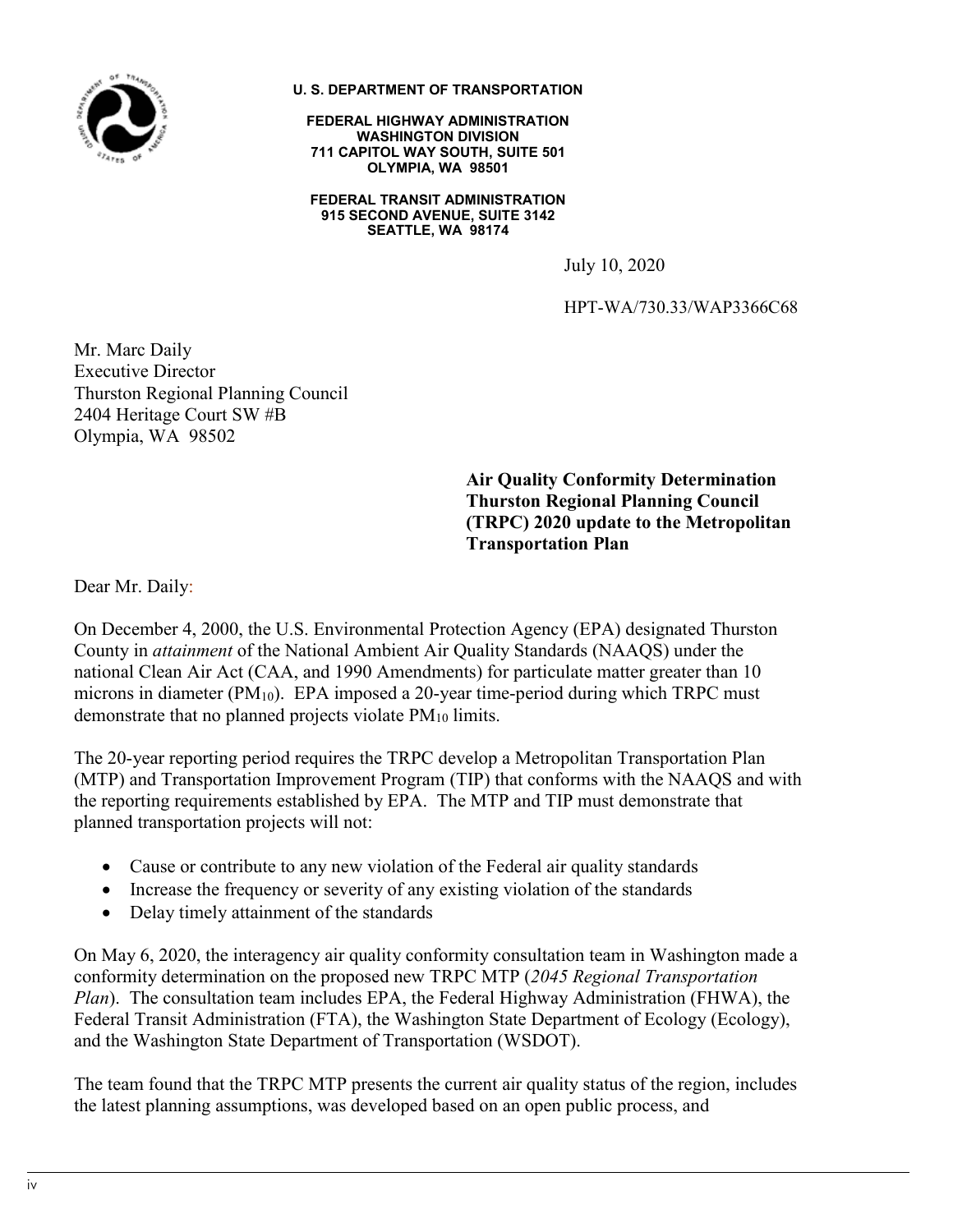demonstrates fiscal constraint, as required by Federal law.

Therefore, the interagency air quality conformity consultation team finds that the updated TRPC MTP conforms with the State Implementation Plan to contain the severity and number of NAAQS violations, insuring continued attainment of NAAQS as required by the Clean Air Act Amendments of 1990.

We appreciate the effort that TRPC has made to ensuring federal air quality compliance. If you have any questions, please contact Matt Kunic with FHWA Washington Division, at (306) 753- 9487, matthew.kunic@dot.gov; or Ned Conroy with FTA Region 10, at (206) 220-4318, ned.conroy@dot.gov.

Sincerely,

\_\_\_\_\_\_\_\_\_\_\_\_\_\_\_\_\_\_\_\_\_\_\_\_\_\_\_\_\_\_\_ \_\_\_\_\_\_\_\_\_\_\_\_\_\_\_\_\_\_\_\_\_\_\_\_\_\_\_\_\_\_\_ MELINDA M ROBERSON Digitally signed by MELINDA M ROBERSON Date: 2020.07.09 14:21:06 -07'00'

Daniel M. Mathis, P.E. Linda M. Gehrke Division Administrator Regional Administrator Federal Highway Administration Federal Transit Administration

LINDA M Digitally signed by GEHRKE Date: 2020.07.07 LINDA M GEHRKE 14:05:37 -07'00'

cc: Matt Kunic, FHWA Washington Division Sharon Love, FHWA Washington Division Ned Conroy, FTA Region 10 Dr. Karl Pepple, EPA, Region 10 Mike Boyer, WA State Department of Ecology Karin Landsberg, WSDOT Cliff Hall, WSDOT; MS: 47370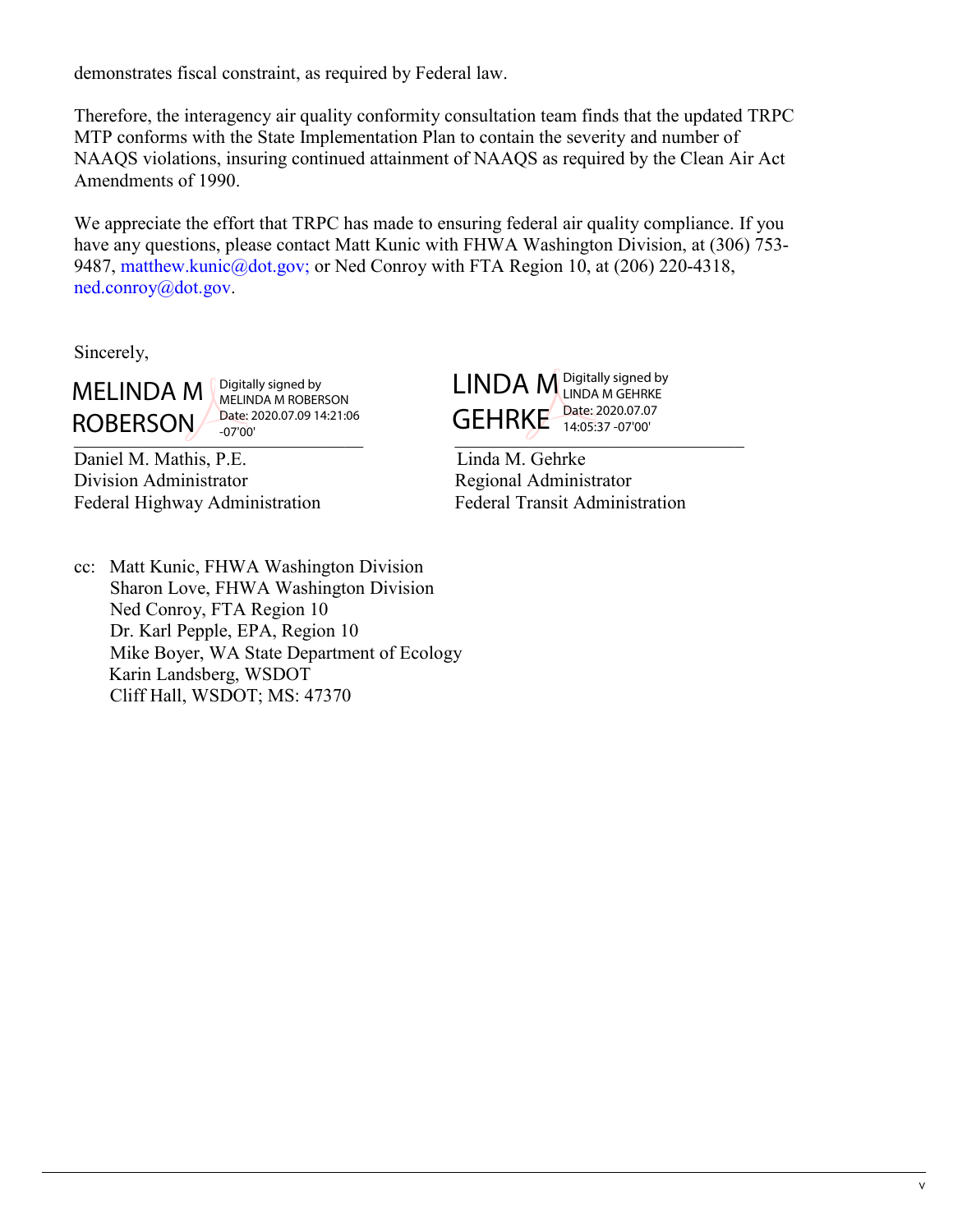#### Title VI Notice

Thurston Regional Planning Council (TRPC) hereby gives public notice that it is the agency's policy to assure full compliance with Title VI of the Civil Rights Act of 1964, the Civil Rights Restoration Act of 1987, and related statutes and regulations in all programs and activities. Title VI requires that no person shall, on the grounds of race, color, sex, or national origin, be excluded from the participation in, be denied the benefits of, or be otherwise subjected to discrimination under any Federal Highway Aid (FHWA) program or other activity for which TRPC receives federal financial assistance. Any person who believes they have been aggrieved by an unlawful discriminatory practice under Title VI has a right to file a formal complaint with TRPC. Any such complaint must be in writing and filed with the TRPC's Title VI Coordinator within one hundred and eighty (180) days following the date of the alleged discriminatory occurrence.

#### American with Disabilities Act (ADA) Information

Materials can be provided in alternate formats by contacting the Thurston Regional Planning Council at 360.956.7575 or email info@trpc.org.



#### For more information contact:

Thurston Regional Planning Council 2424 Heritage Court SW, Suite A Olympia, WA 98502 360.956.7575 info@trpc.org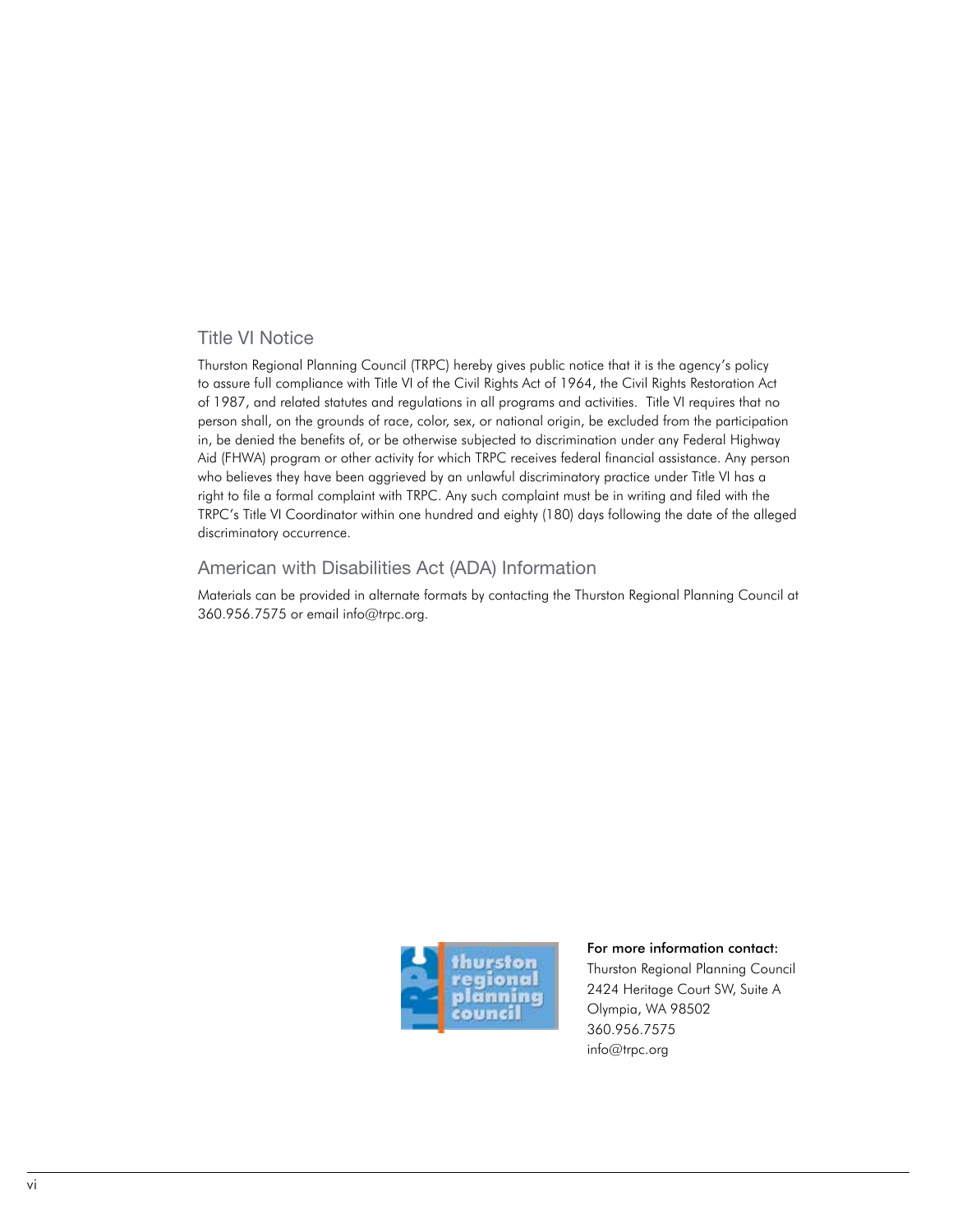As a regional council of governments in Thurston County, Washington, Thurston Regional Planning Council (TRPC) helps make the region an extraordinary place to live, work, and play. TRPC fosters the region's livability through collaborative, informed planning. It carries out regionally focused plans and studies on topics such as transportation, growth management, and environmental quality. Decision-makers from 23 jurisdictions and organizations in Thurston County make up the council, which meets regularly to address challenges related to the region's issues.

TRPC also provides information and education regarding the region and its emerging planning issues. Regional statistics, trends, analyses, and maps provide a basis for planning and decisionmaking on both the regional and local levels. A variety of council-sponsored community forums relating to regional planning help to educate and promote public participation and dialogue.

### 2020 Membership Thurston Regional Planning Council

**Jurisdiction** City of Lacey City of Tumwater City of Olympia Town of Bucoda City of Rainier City of Tenino City of Yelm Thurston County Intercity Transit LOTT Clean Water Alliance Port of Olympia PUD No. 1 of Thurston County Olympia School District North Thurston Public Schools Tumwater School District Confederated Tribes of the Chehalis Reservation Nisqually Indian Tribe Thurston County Economic Development Council Lacey Fire District #3 Puget Sound Regional Council Timberland Regional Library The Evergreen State College Thurston Conservation District

#### Represented by

Malcom Miller Tom Oliva Clark Gilman, Secretary Alan Carr Dennis McVey David Watterson JW Foster, Chair Tye Menser Carolyn Cox Cynthia Pratt, Vice Chair EJ Zita Chris Stearns Hilary Seidel Chuck Namit Mel Murray Amy Loudermilk David Iyall

Michael Cade

Gene Dobry Josh Brown Cheryl Heywood Scott Morgan David Iyall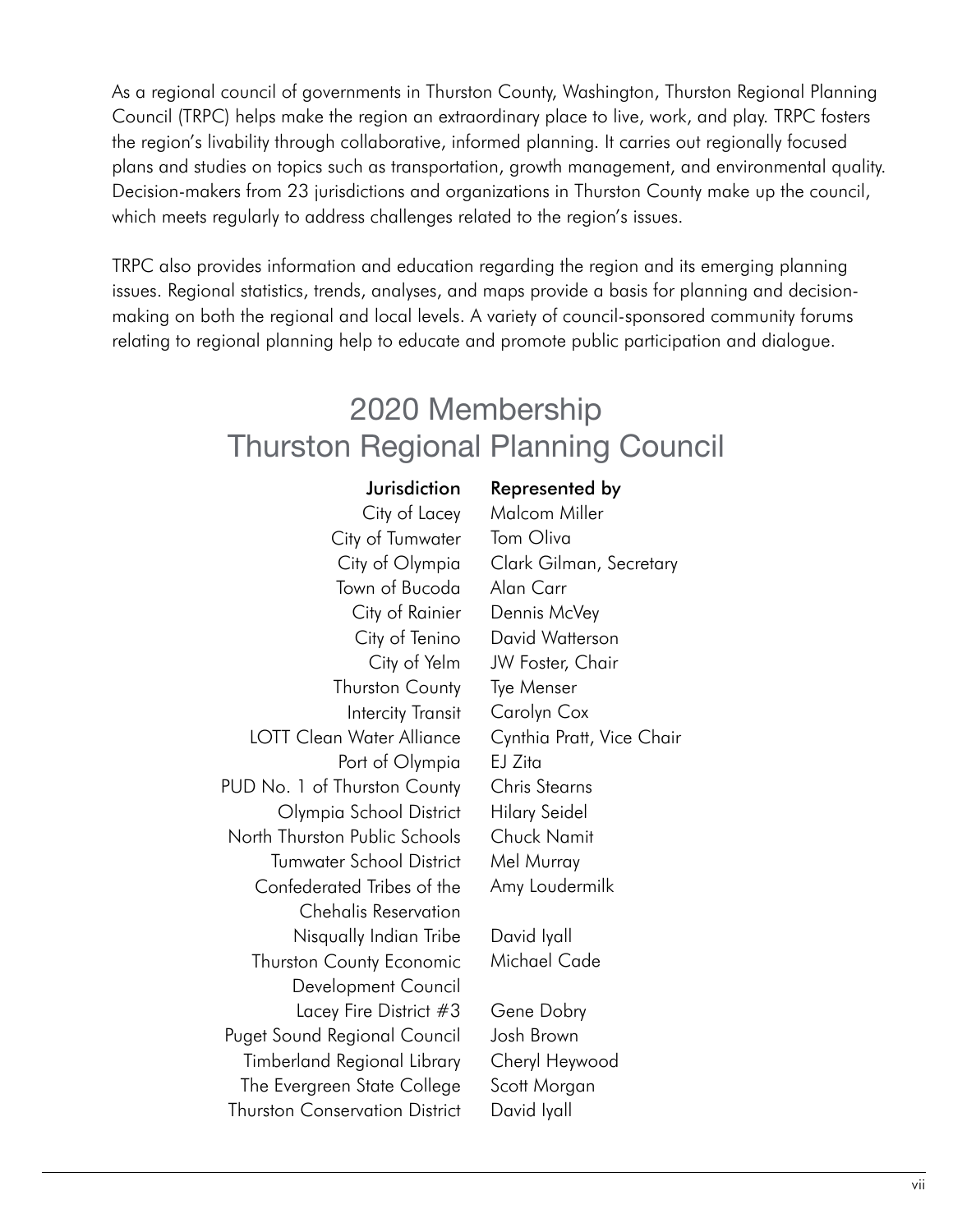### 2020 Membership Transportation Policy Board

#### Jurisdiction, Agency, or Interest

City of Lacey Community Representative City of Olympia City of Tenino City of Tumwater City of Yelm Thurston County Intercity Transit Port of Olympia North Thurston Public Schools Confederated Tribes of the Chehalis Reservation Nisqually Indian Tribe Washington State Department of Transportation – Olympic Region Washington State Department of Enterprise Services

Community Representative Business Representative Emeritus Business Representative Business Representative

Ex Officio Members – Washington State Legislature 2nd Legislative District

20th Legislative District

22nd Legislative District

35th Legislative District

#### Represented by

Andy Ryder, Chair Graeme Sackrison, Vice Chair Dani Madrone John O'Callahan Pete Kmet Cody Colt Gary Edwards Don Melnick E.J. Zita John Suessman Amy Loudermilk

Heidi Thomas Joseph Perez

Kevin Dragon

Keven Pestinger Renee Radcliff Sinclair Doug DeForest vacant

Senator Randi Becker Representative Andrew Barkis Representative J.T. Wilcox Senator John Braun Representative Ed Orcutt Representative Richard DeBolt Senator Sam Hunt Representative Laurie Dolan Representative Beth Doglio Senator Tim Sheldon Representative Dan Griffey Representative Drew MacEwen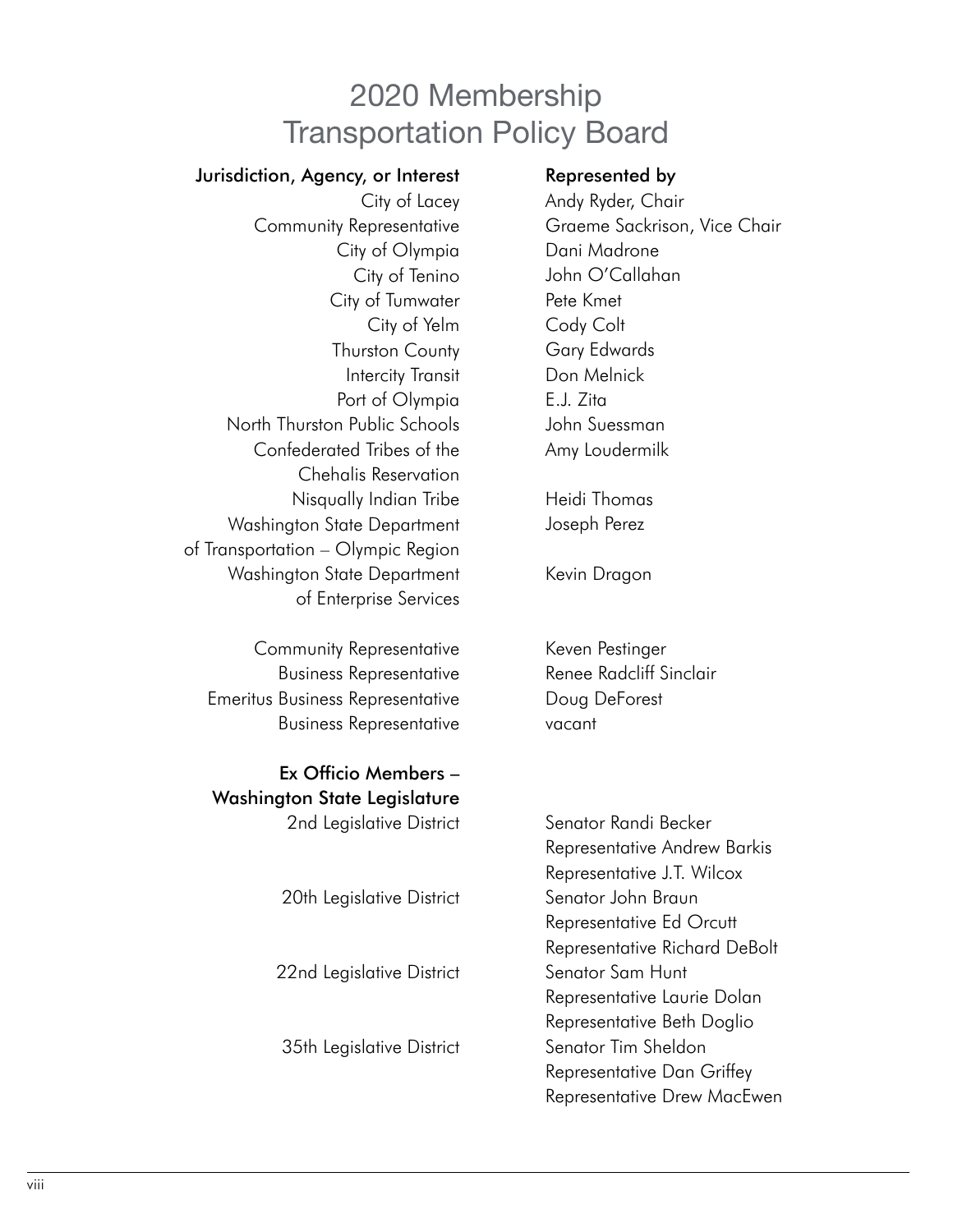### 2020 Membership Technical Advisory Committee

#### **Jurisdiction**

Intercity Transit Washington State Department of Transportation – Olympic Region City of Lacey City of Olympia City of Tumwater City of Yelm Thurston County Confederated Tribes of the Chehalis Reservation Nisqually Indian Tribe

#### Represented by Rob LaFontaine Theresa Turpin

Martin Hoppe Andrew Beagle Mary Heather Hughes Patrick Hughes Matt Unzelman Bryan Sanders

Heidi Thomas

### Thurston Regional Planning Council Staff

| Katrina Van Every     | Project Manager, Senior Planner                 |
|-----------------------|-------------------------------------------------|
| Karen Parkhurst       | Planning & Policy Director                      |
| Scott Carte           | GIS & Modeling Manager                          |
| Paul Brewster         | Senior Planner                                  |
| Holly Gilbert         | Senior Planner                                  |
| Allison Osterberg     | Senior Planner                                  |
| Michael Ambrogi       | Senior GIS Analyst                              |
| <b>Agron Grimes</b>   | Senior Transportation Modeler                   |
| Clyde Scott           | Senior Transportation Modeler                   |
| Amy Hatch-Winecka     | WRIA 13 Salmon Recovery Lead Entity Coordinator |
| Theressa Julius       | Associate Planner                               |
| Sara Porter           | <b>Assistant Planner</b>                        |
| Dave Read             | <b>IT Manager</b>                               |
| Tyson Justis          | Senior Accountant                               |
| Sarah Selstrom        | Communications & Outreach Specialist            |
| <b>Burling Martin</b> | Administrative Assistant                        |
| Dorinda O'Sullivan    | Office Specialist III                           |
| Lester Tobias         | Planning Technician                             |
| Veena Tabbutt         | Deputy Director                                 |
| Marc Daily            | <b>Executive Director</b>                       |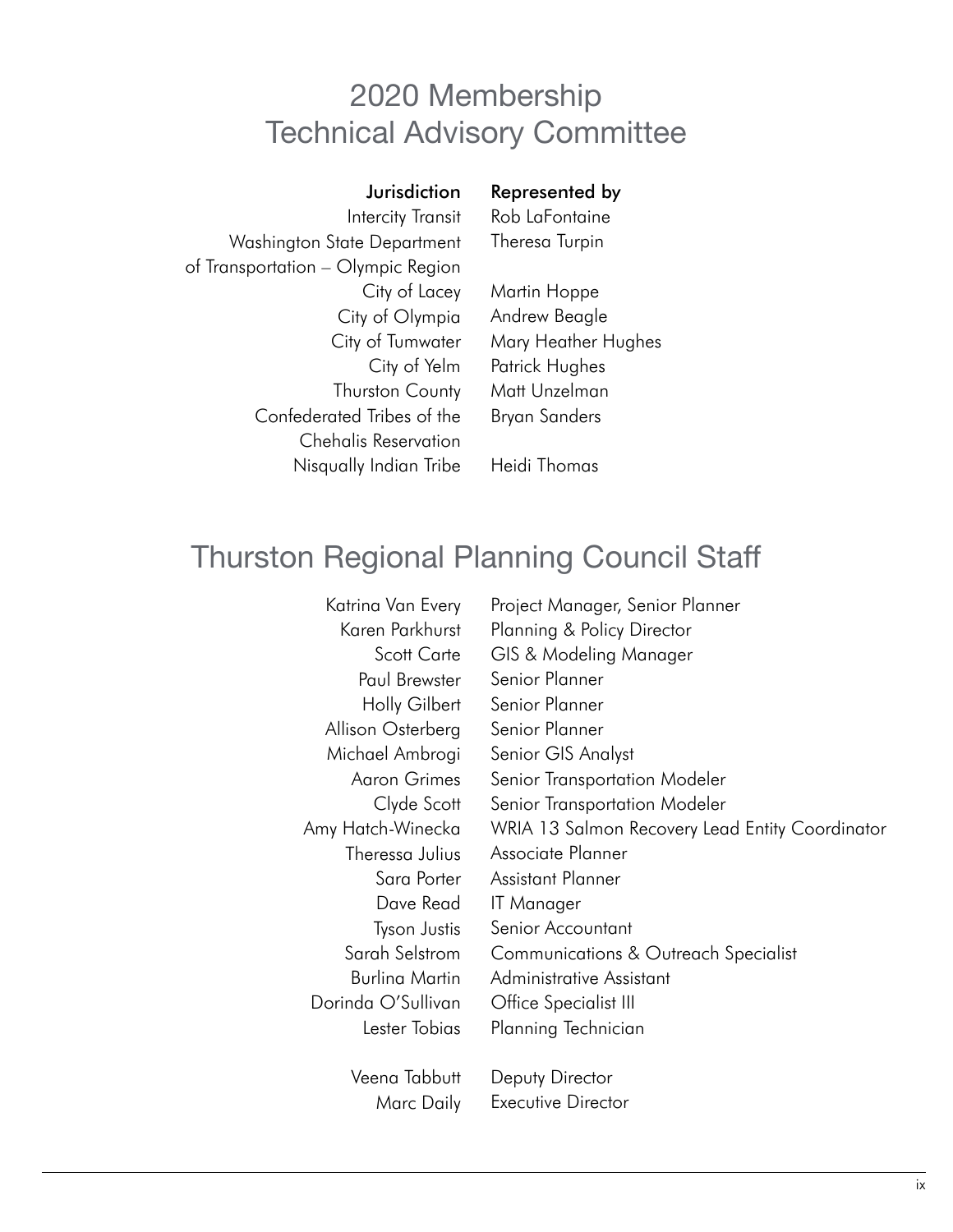This page left intentionally blank.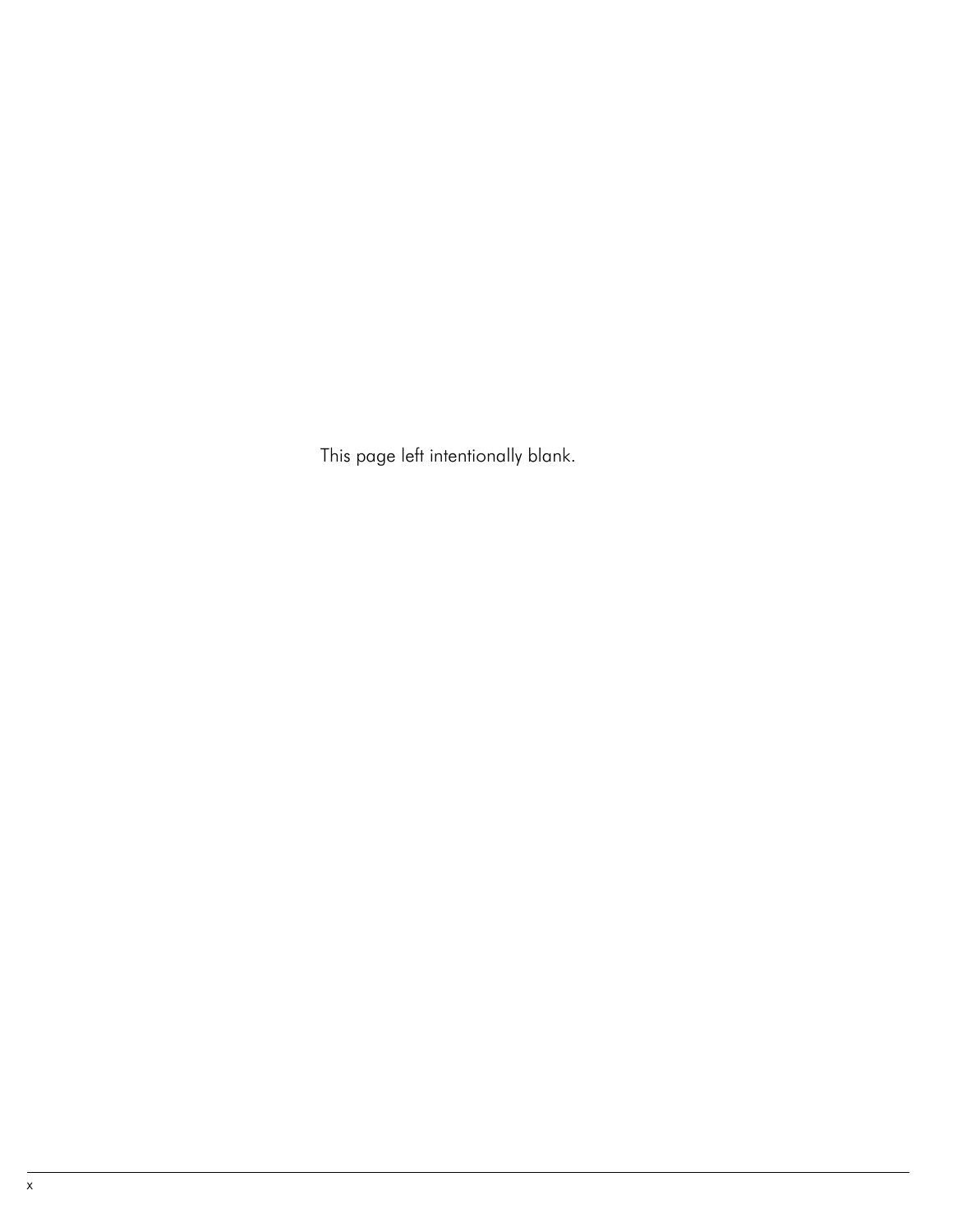# **RTP Contents**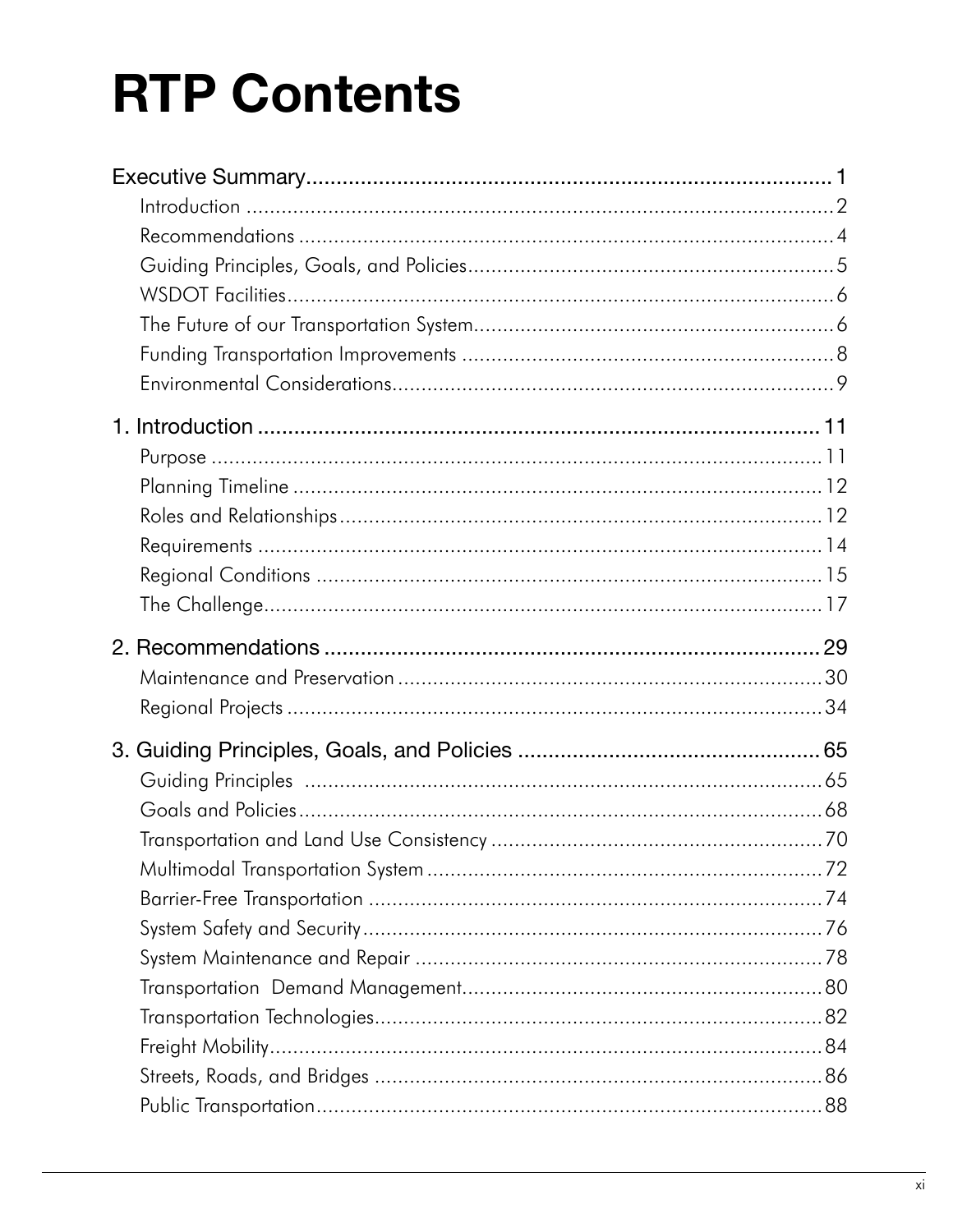| Forecasting City and County Transportation Expenditures  180 |  |
|--------------------------------------------------------------|--|
|                                                              |  |
|                                                              |  |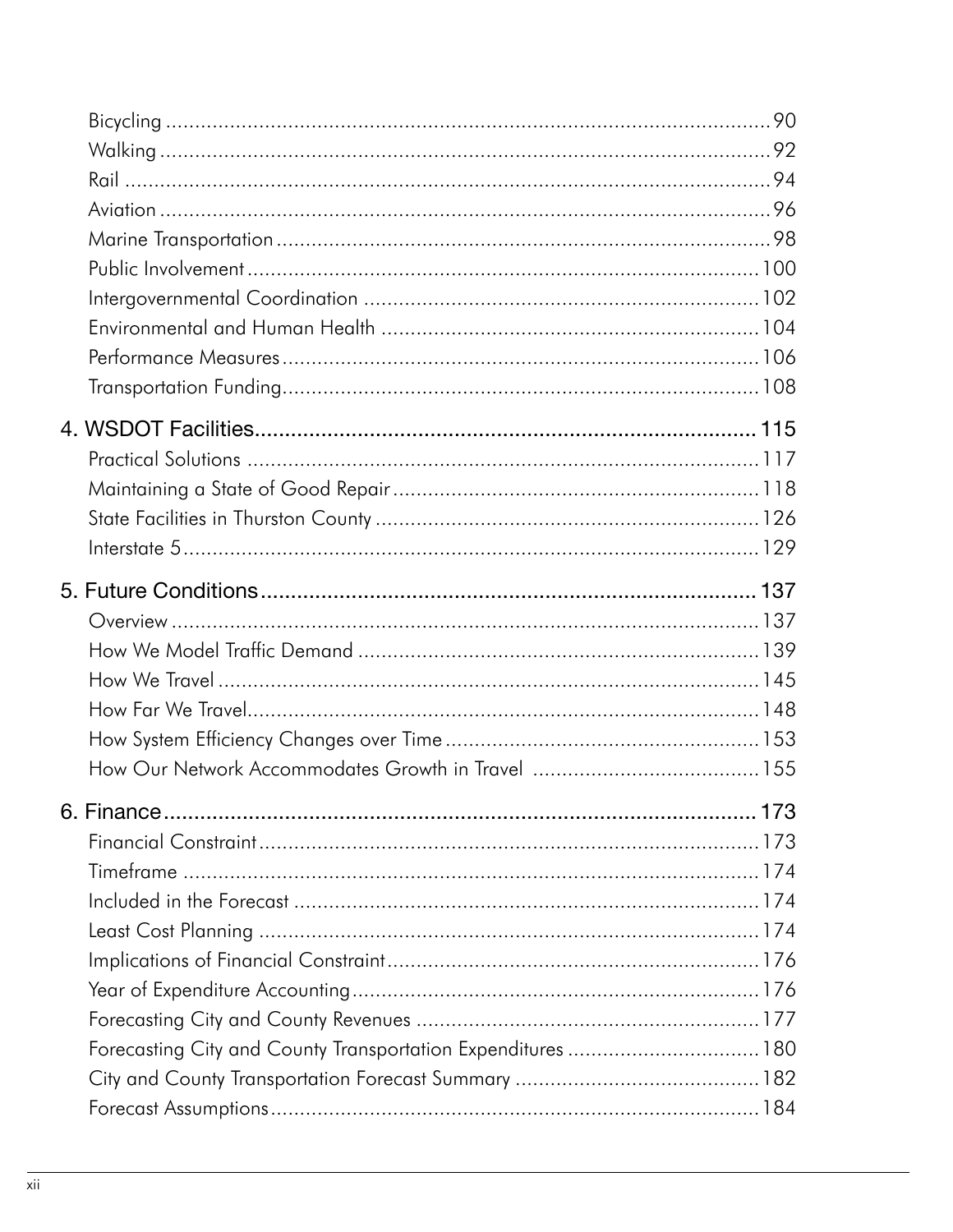| State Environmental Policy Act (SEPA) Environmental Checklist 317 |  |
|-------------------------------------------------------------------|--|
| Using Vehicle Miles Traveled (VMT) to Demonstrate Conformity 341  |  |
|                                                                   |  |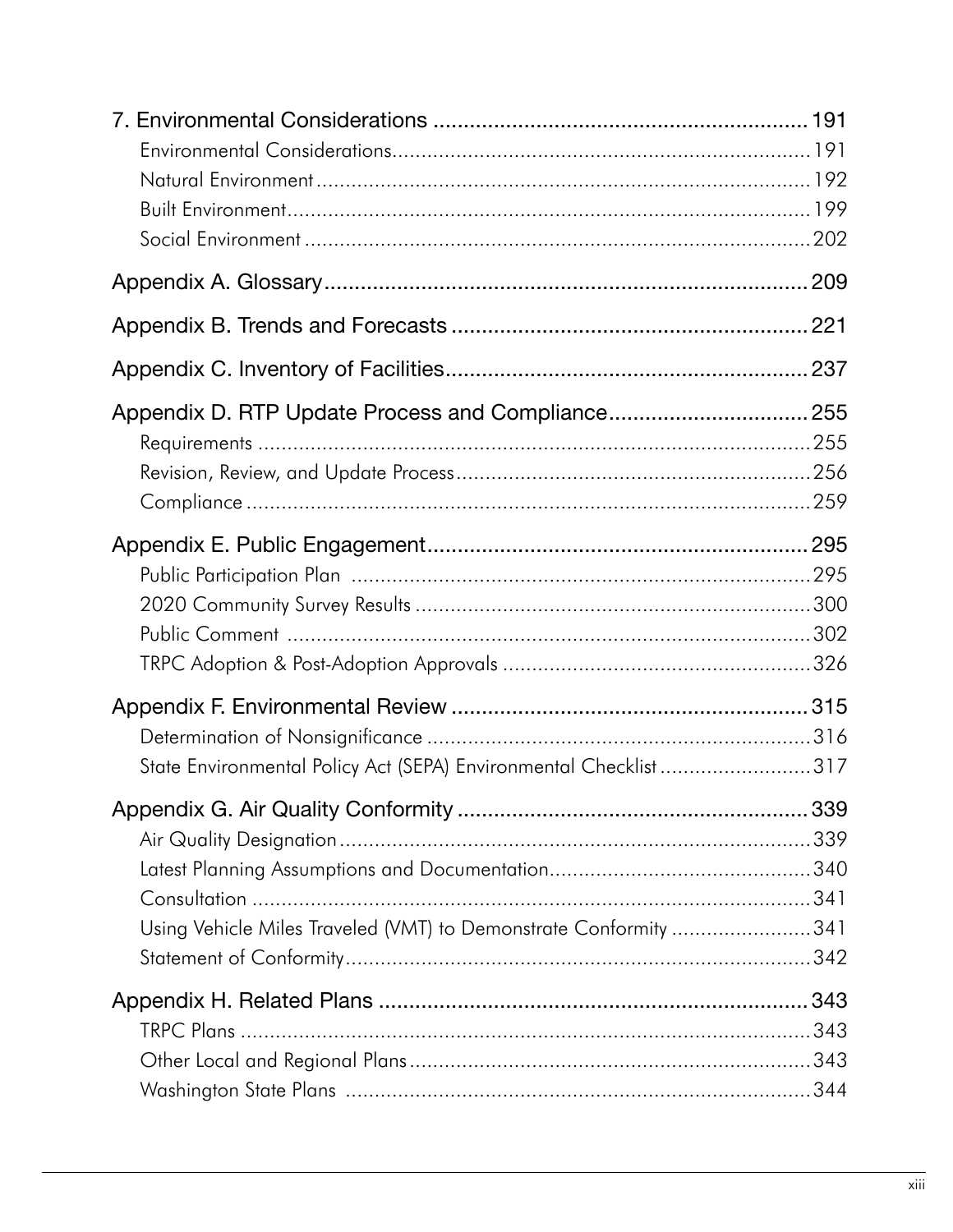| Appendix K. Level of Service Standard and Measurements 375 |  |
|------------------------------------------------------------|--|
|                                                            |  |
|                                                            |  |
|                                                            |  |
|                                                            |  |
|                                                            |  |
|                                                            |  |
|                                                            |  |
|                                                            |  |
|                                                            |  |
|                                                            |  |
| Washington State Department of                             |  |
|                                                            |  |
|                                                            |  |
|                                                            |  |
|                                                            |  |
|                                                            |  |
|                                                            |  |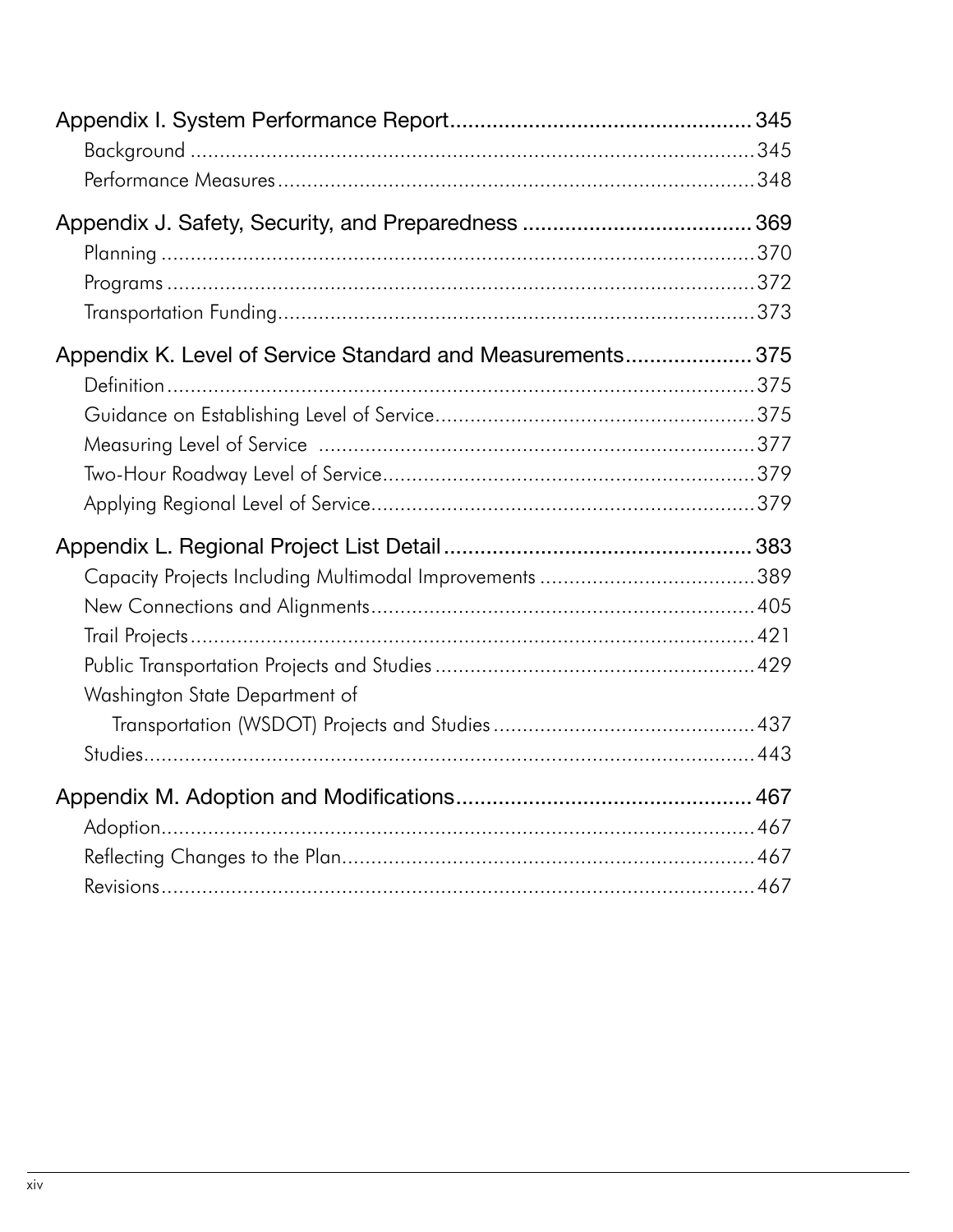# List of Tables

| Table 4-1: Estimated Need & Funding for State Facilities in                    |  |
|--------------------------------------------------------------------------------|--|
|                                                                                |  |
| Table 4-2: State Transportation Facilities in the Thurston Region 126          |  |
| Table 5-1: Select Land Use Characteristics Used in the Travel Demand Models141 |  |
|                                                                                |  |
|                                                                                |  |
| Table 5-4: Difference in 2045 Vehicle Miles Traveled with                      |  |
| Funded Projects and Regional Projects, Thurston County 149                     |  |
| Table 5-5: Annual Per Capita Vehicle Miles Traveled, Thurston County150        |  |
| Table 6-1: City and County Transportation Revenue Forecast182                  |  |
| Table 6-2: City and County Transportation Expenditure Forecast 182             |  |
| Table 6-3: City and County Transportation Forecast Summary 183                 |  |
|                                                                                |  |
|                                                                                |  |
|                                                                                |  |
| Table 7-1: Air Quality Maintenance Area VMT and Population 192                 |  |
| Table B-1: Population Estimates and Forecast,                                  |  |
|                                                                                |  |
| Table B-2: Dwelling Unit Estimates and Forecast,                               |  |
|                                                                                |  |
|                                                                                |  |
| Table B-4: Thurston County Commute Data, 2014-2018 226                         |  |
| Table B-5: Intercity Transit Annual Boardings 2000 to 2019 (In Millions) 227   |  |
| Table B-6: Thurston County Outbound and Inbound                                |  |
|                                                                                |  |
| Table G-1: Annual VMT Growth Rate of PM10 Maintenance Area341                  |  |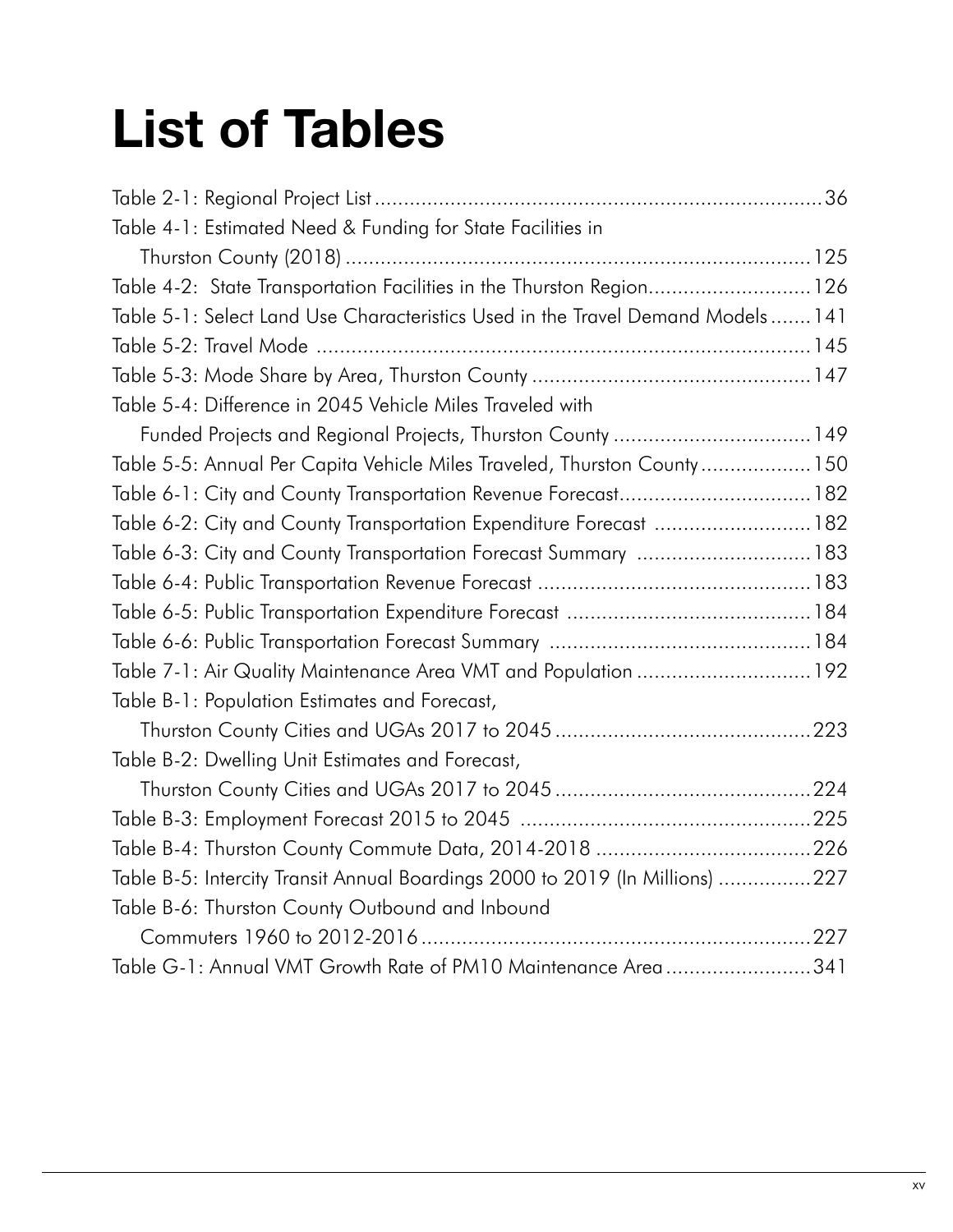# List of Figures

| Figure ES-1: Thurston Region Transportation Expenditures, 2020-2045 8           |      |
|---------------------------------------------------------------------------------|------|
| Figure 1-1: Policies, Plans, and Projects Are Influenced By Local,              |      |
|                                                                                 |      |
|                                                                                 |      |
| Figure 2-1: Local Transportation Expenditure Forecast, 2020-2045 30             |      |
| Figure 2-2: Condition of Major Roadways in Thurston County31                    |      |
| Figure 2-3: Identifying the Regional Project List Is an On-going Process35      |      |
|                                                                                 |      |
| Figure 4-2: WSDOT-Maintained Bridges in Thurston County  121                    |      |
|                                                                                 |      |
|                                                                                 |      |
| Figure 4-5: Thurston Region Growth Trends and Annual Vehicle Miles Traveled 127 |      |
| Figure 4-6: Average Daily Vehicle Delay on I-5 in Thurston County131            |      |
|                                                                                 |      |
|                                                                                 |      |
| Figure 5-2: Geographic Areas Used in the Analysis in this Chapter 146           |      |
| Figure 5-3: 2017 Sources of Greenhouse Gas Emissions, Thurston County148        |      |
| Figure 5-4: Estimated and Forecast Vehicle Miles Traveled and                   |      |
|                                                                                 |      |
| Figure 5-5: Comparison of Increase in VMT versus Increase in                    |      |
|                                                                                 |      |
|                                                                                 |      |
| Figure 6-2: City and Town Transportation Revenues, 2010-2017175                 |      |
|                                                                                 | .179 |
| Figure 6-4: Transportation Benefit District Revenue Forecast  179               |      |
| Figure 6-5: City and County Transportation Revenue Forecast, 2020-2045180       |      |
| Figure 6-6: City and County Expenditure Forecast, 2020-2045181                  |      |
|                                                                                 |      |
|                                                                                 |      |
|                                                                                 |      |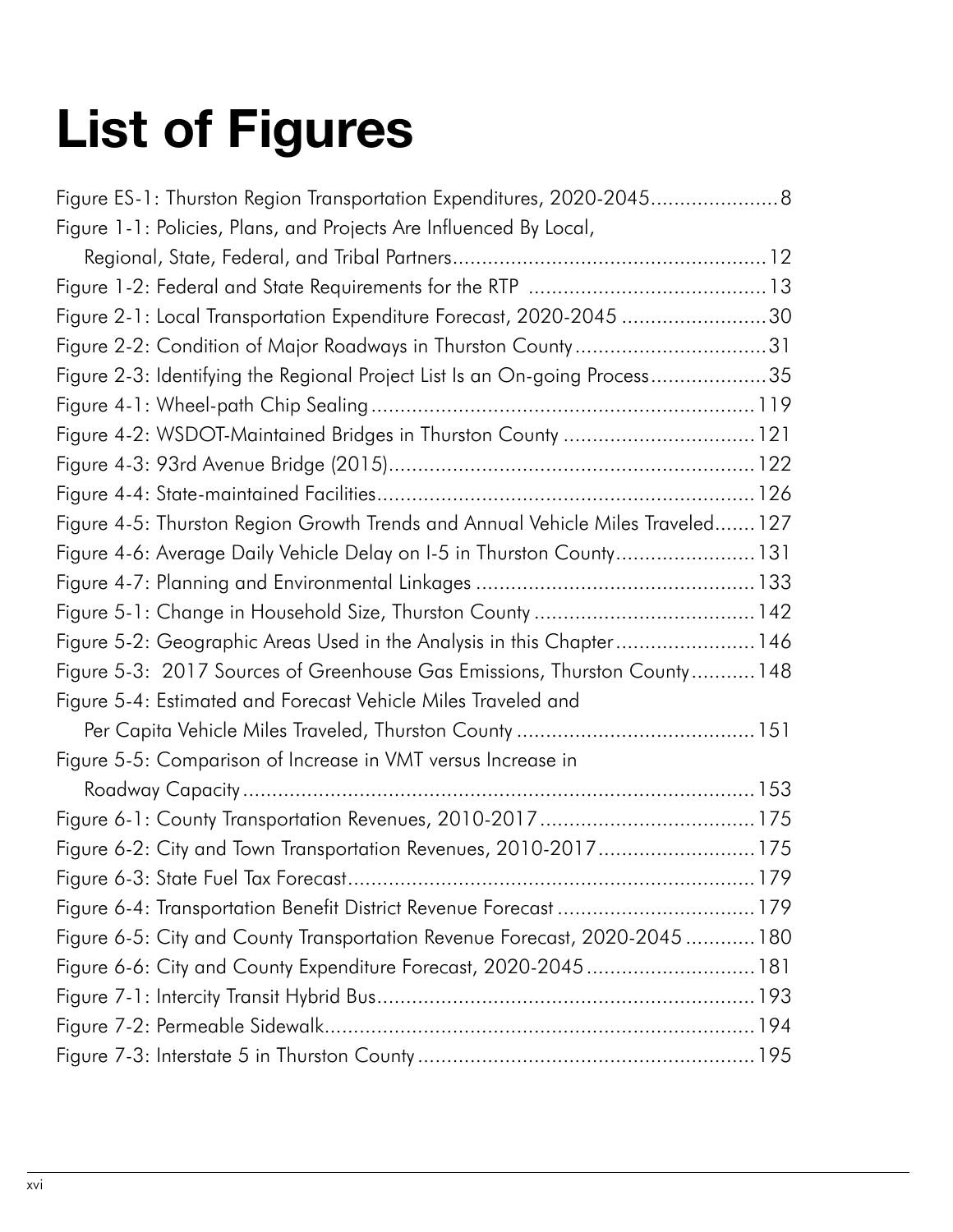| Figure 7-5: Billy Frank Jr. Nisqually National Wildlife Refuge Barns  198 |  |
|---------------------------------------------------------------------------|--|
|                                                                           |  |
|                                                                           |  |
|                                                                           |  |
| Figure I-2: Locally-Owned Bridges in Thurston County on the               |  |
|                                                                           |  |

# List of Maps

| Map 2-1: Regional Projects: Capacity Projects including                   |  |
|---------------------------------------------------------------------------|--|
|                                                                           |  |
| Map 2-2: Regional Projects: New Connections and Alignments46              |  |
|                                                                           |  |
| Map 2-4: Regional Projects: Public Transportation Projects and Studies 54 |  |
|                                                                           |  |
|                                                                           |  |
| Map 3-1: Level of Service (LOS) Standard 2-Hour PM Peak,                  |  |
|                                                                           |  |
| Map 3-2: Level of Service (LOS) Standard 2-Hour PM Peak,                  |  |
|                                                                           |  |
|                                                                           |  |
| Map 5-1: 2-Hour PM Peak Volume to Capacity 2018 Land Use and Network  158 |  |
| Map 5-1A: North Urban Area 2-Hour PM Peak Volume to Capacity              |  |
|                                                                           |  |
| Map 5-2: 2-Hour PM Peak Volume to Capacity 2045 Land Use                  |  |
|                                                                           |  |
| Map 5-2A: North Urban Area 2-Hour PM Peak Volume to                       |  |
|                                                                           |  |
| Map 5-3: 2-Hour PM Peak Volume to Capacity 2045 Land Use                  |  |
|                                                                           |  |
| Map 5-3A: North Urban Area 2-Hour PM Peak Volume to C                     |  |
|                                                                           |  |
|                                                                           |  |